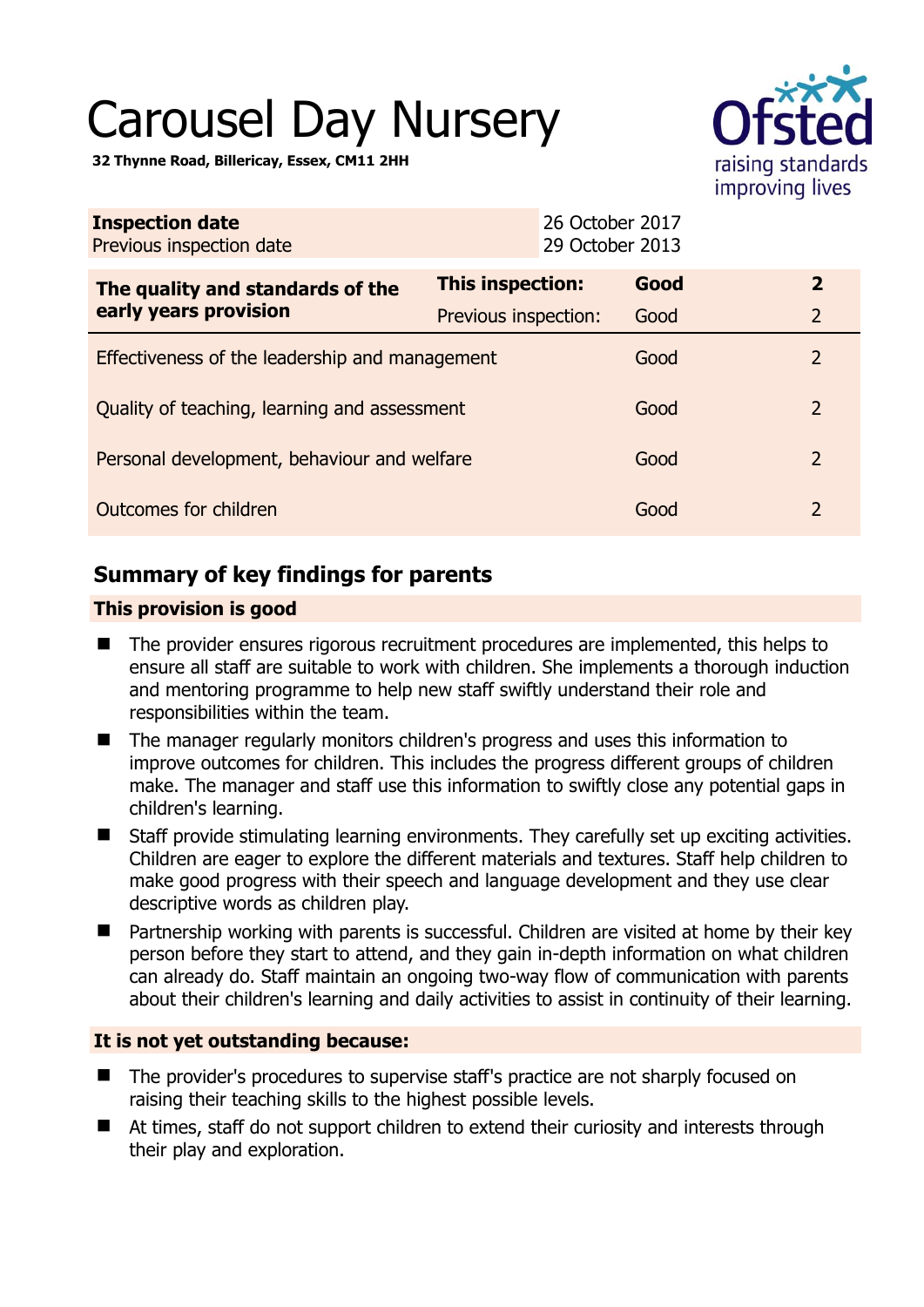# **What the setting needs to do to improve further**

## **To further improve the quality of the early years provision the provider should:**

- $\blacksquare$  strengthen the arrangements for the professional development of staff to help them raise their quality of teaching to the highest level
- make more effective use of the good opportunities available for children to develop and extend their curiosity.

## **Inspection activities**

- The inspector observed the quality of teaching during activities indoors and outdoors and assessed the impact this has on children's learning.
- The inspector spoke with staff and children at appropriate times during the inspection.
- The inspector carried out a joint observation with the manager.
- The inspector held a meeting with the provider and manager. She looked at relevant documentation and evidence of the suitability of staff.
- The inspector spoke to a number of parents during the inspection and took account of their views.

## **Inspector**

Jill Hardaker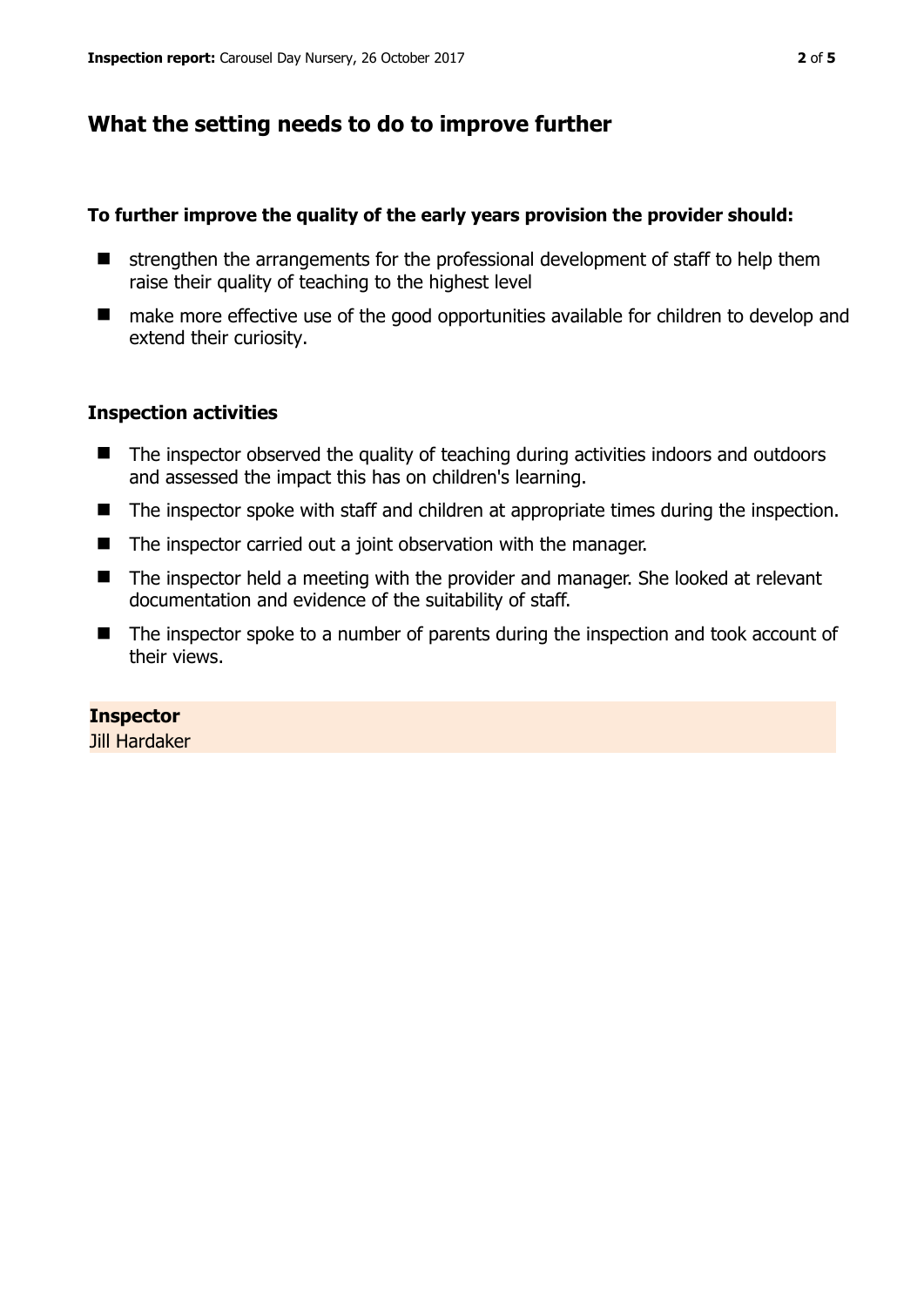## **Inspection findings**

#### **Effectiveness of the leadership and management is good**

The arrangements for safeguarding are effective. Staff have a clear knowledge and understanding of the procedures to follow if they have concerns about children in their care. The manager ensures staff are kept updated about safeguarding. For example, she checks their knowledge of child protection policies and supports their attendance at relevant training. Staff have opportunities to develop some aspects of their knowledge and skills, such as by attending early years exhibitions. They talk positively of the impact this has on their practice. For example, staff have enhanced their environments by adding more natural resources. They also now provide activities for the older children to help them to understand risk and develop skills to keep themselves safe as they play.

#### **Quality of teaching, learning and assessment is good**

Staff regularly complete a range of observations to identify how children are developing and link their interests to their next steps in learning. For example, staff teach children about the wider world when they show an interest in vehicles and roads. Children engage well in drawing lines to represent a road on a large piece of cardboard. They talk about what they might see on a journey. Staff encourage them to find extra resources to add to their play, such as ducks to go on the pond they have drawn. Children of all ages have many opportunities to engage in imaginative play. Outdoors, staff set up an area with dolls and accessories. Babies and toddlers enjoy wrapping dolls in blankets and cuddling them. They show how they are beginning to understand space as they successfully push their pushchairs around other equipment.

#### **Personal development, behaviour and welfare are good**

Children are happy and settled and demonstrate a strong sense of belonging. They follow the daily routines with confidence. Pre-school children thrive with the responsibility of being the daily helper. They confidently talk about what their role entails and how they help the staff and their friends. Staff help to promote children's good health. They ensure that children have regular opportunities to enjoy and learn about the benefits of fresh air and exercise. Children show their good physical skills as they steer bicycles and negotiate their way round the play area. Children are provided with healthy foods at meal and snack times and they are learning how to attend to their own care needs.

#### **Outcomes for children are good**

Children make consistently good progress for their age and stage of development. They show high levels of concentration and positive attitudes to learning. They confidently lead their own play and encourage their friends to join in. Babies learn how to press buttons to make toys work. Toddler show their good understanding of space and shape and they independently complete puzzles. Children correctly name shapes as they play with dough. They show their interest in learning about the natural world and question staff about the rings they can see on a piece of wood. Children gain important skills, such as writing their own name, which support them in readiness for their next stage of learning and school.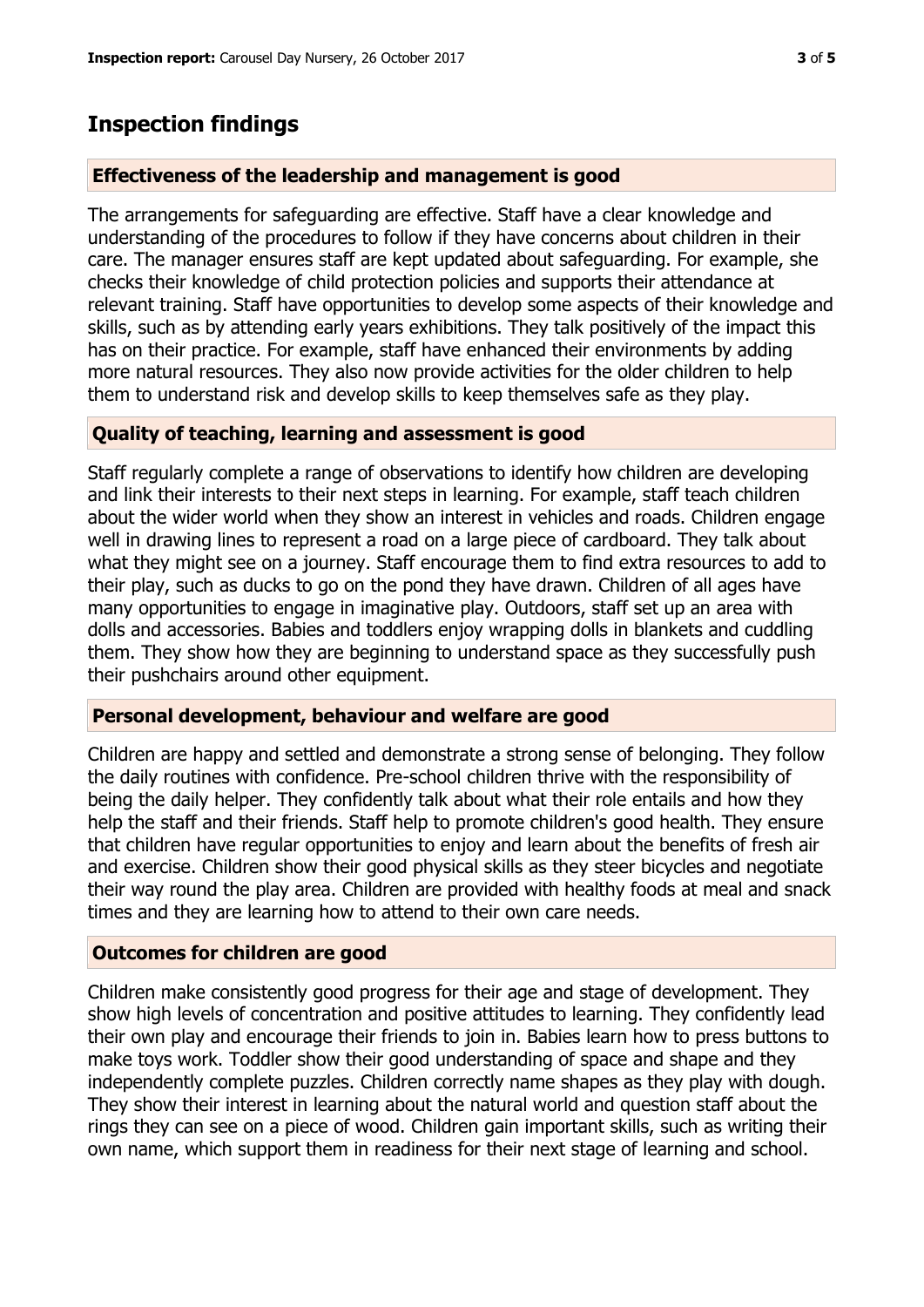# **Setting details**

| Unique reference number                             | 402030                           |  |
|-----------------------------------------------------|----------------------------------|--|
| <b>Local authority</b>                              | <b>Essex</b>                     |  |
| <b>Inspection number</b>                            | 1064148                          |  |
| <b>Type of provision</b>                            | Full-time provision              |  |
| Day care type                                       | Childcare - Non-Domestic         |  |
| <b>Registers</b>                                    | Early Years Register             |  |
| <b>Age range of children</b>                        | $0 - 4$                          |  |
| <b>Total number of places</b>                       | 31                               |  |
| <b>Number of children on roll</b>                   | 65                               |  |
| Name of registered person                           | Carousel Day Nursery Partnership |  |
| <b>Registered person unique</b><br>reference number | RP523878                         |  |
| Date of previous inspection                         | 29 October 2013                  |  |
| <b>Telephone number</b>                             | 01277 632362                     |  |

Carousel Day Nursery registered in 1992. The nursery employs 12 members of childcare staff, 10 of whom hold appropriate early years qualifications at level 2 and level 3. The nursery opens Monday to Friday, all year round. Sessions are from 7am until 7pm. The nursery provides funded early education for two-, three- and four-year-old children.

This inspection was carried out by Ofsted under sections 49 and 50 of the Childcare Act 2006 on the quality and standards of provision that is registered on the Early Years Register. The registered person must ensure that this provision complies with the statutory framework for children's learning, development and care, known as the early years foundation stage.

Any complaints about the inspection or the report should be made following the procedures set out in the guidance 'Complaints procedure: raising concerns and making complaints about Ofsted', which is available from Ofsted's website: www.gov.uk/government/organisations/ofsted. If you would like Ofsted to send you a copy of the guidance, please telephone 0300 123 4234, or email enquiries@ofsted.gov.uk.